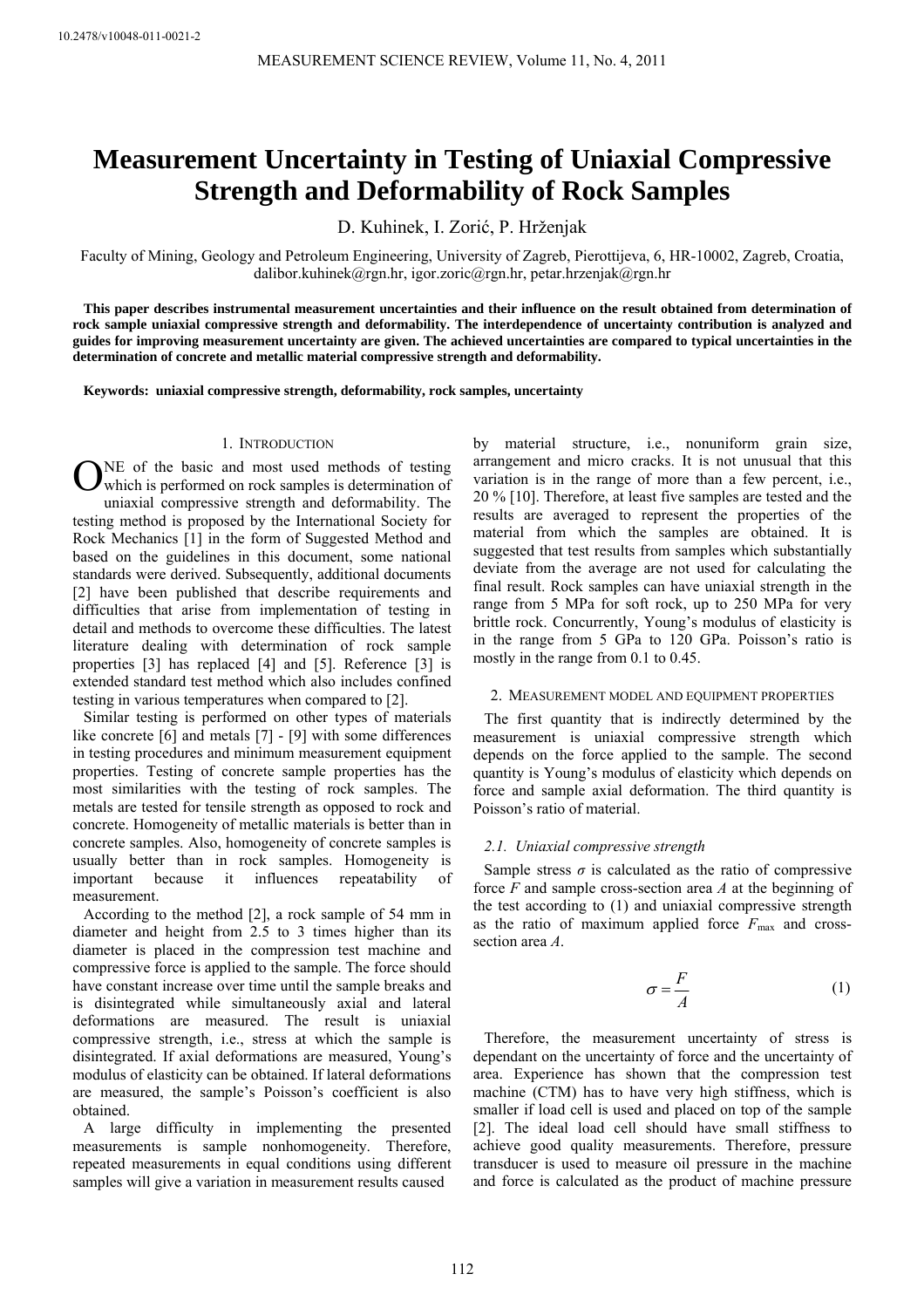and cross-section area of cylinder  $A_M$  that compresses the sample:

$$
F = p \cdot A_{\rm M} \tag{2}
$$

which leads to (3):

$$
\sigma = p \frac{d_{\rm M}^2}{d_0^2} \tag{3}
$$

where  $d_M$  is compression test machine cylinder diameter and  $d_0$  sample diameter.

Although this principle of force measurement gives larger uncertainty, it can give better results in the measurement of rock sample properties.

The pressure is measured using a transducer with the range of 700 bar and accuracy of  $\pm$  0.2 %. Hence, the measured pressure accuracy is equal to  $\pm$  1.4 bar which was used for calculation of uncertainty. During calibration it is established that transducer properties are within limits of  $\pm$  1.2 bar for range of 0 bar to 700 bar and within  $\pm$  0.6 bar for the range of 0 bar to 450 bar which can be achieved by current CTM.

The sample dimensions are measured using vernier caliper with accuracy of  $\pm$  0.02 mm and resolution of 0.02 mm.

The compression test machine has cylinder of 8 inch (203.2 mm) in diameter.

Displacement can be measured by using extensometers with an accuracy of 1 % of the reading and precision of 0.2 % of full scale, or LVDTs which should be accurate to  $\pm$  2 μm [2]. In the practical example, specification of LVDT is used because LVDTs are currently used in the measurement.

#### *2.2. Young's modulus of elasticity*

Young's modulus of elasticity *E* is defined as (4), i.e., the slope of curve obtained in the diagram of axial deformations *ε* (*x* axis) and stress *σ* (*y* axis). The slope is determined in the linear part of the obtained curve which has nonlinearities in the beginning and at the end of the test, caused by rock structure. In the beginning, the cracks are closed and at the end of the test, the material becomes plastic. The modulus can be determined in three ways: tangent, average and secant [2] as presented in Fig.1.



Fig.1. Uncertainties in measurement of sample diameter [2]

$$
E = \frac{\sigma}{\varepsilon} \tag{4}
$$

Deformation is defined as the ratio of change in sample height and height of the sample at the beginning of the test. Since lower and upper plane of the sample is not perfectly flat, a displacement transducer is mounted on the sample and it spans over only a part of the sample height. If the transducer were mounted between the CTM cylinder and the lower plate on which the sample is placed, contact deformations would give deformations which can be higher then sample deformation and that would lead to a bad result. Therefore, transducer span is measured as starting dimension *l*0 and transducer displacement Δ*l*.

If (3) is placed in (4), using previously defined deformation, follows (5).

$$
E = p \frac{l_0}{\Delta l} \frac{d_M^2}{d_0^2} \tag{5}
$$

## *2.3. Poisson's coefficient*

Poisson's coefficient *v* is defined [11] as (6), where  $\varepsilon_a$  is axial deformation and  $\varepsilon_d$  is lateral deformation. It can be also written as (7).

$$
\nu = -\frac{\varepsilon_{\rm d}}{\varepsilon_{\rm a}}\tag{6}
$$

$$
v = -\frac{E}{\text{slope of lateral curve}} \tag{7}
$$

Lateral deformation is defined as the ratio of change in sample diameter  $\Delta d$  and diameter  $d_0$  of the sample at the beginning of the test. From (6) follows (8).

$$
V = \frac{\Delta d \cdot l_0}{\Delta l \cdot d_0} \tag{8}
$$

#### 3. RESULTS

#### *3.1. Uncertainty of sample dimensions*

The diameter of the test specimen shall be measured to the nearest 0.1 mm by averaging two diameters measured at right angles to each other close to the top, the mid-height and the bottom of the specimen. The average diameter shall be used for calculating the cross-sectional area. The height of the specimen shall be determined to the nearest 1.0 mm [2].

This means that there are six diameter measurements, which are averaged and then the result is rounded. The first contribution to the uncertainty is standard deviation *s* of the measurement and standard uncertainty (9) is calculated according to [12] and [13], depending on the number of measurements *n*. This is A type contribution. Other contributions are resolution of caliper, flatness and parallelism of each face, squareness error and calibration error given in calibration certificate. These are B type contributions. For variables with rectangular distribution, uncertainty of B type is calculated by dividing the half width interval with square root of number 3. Uncertainty from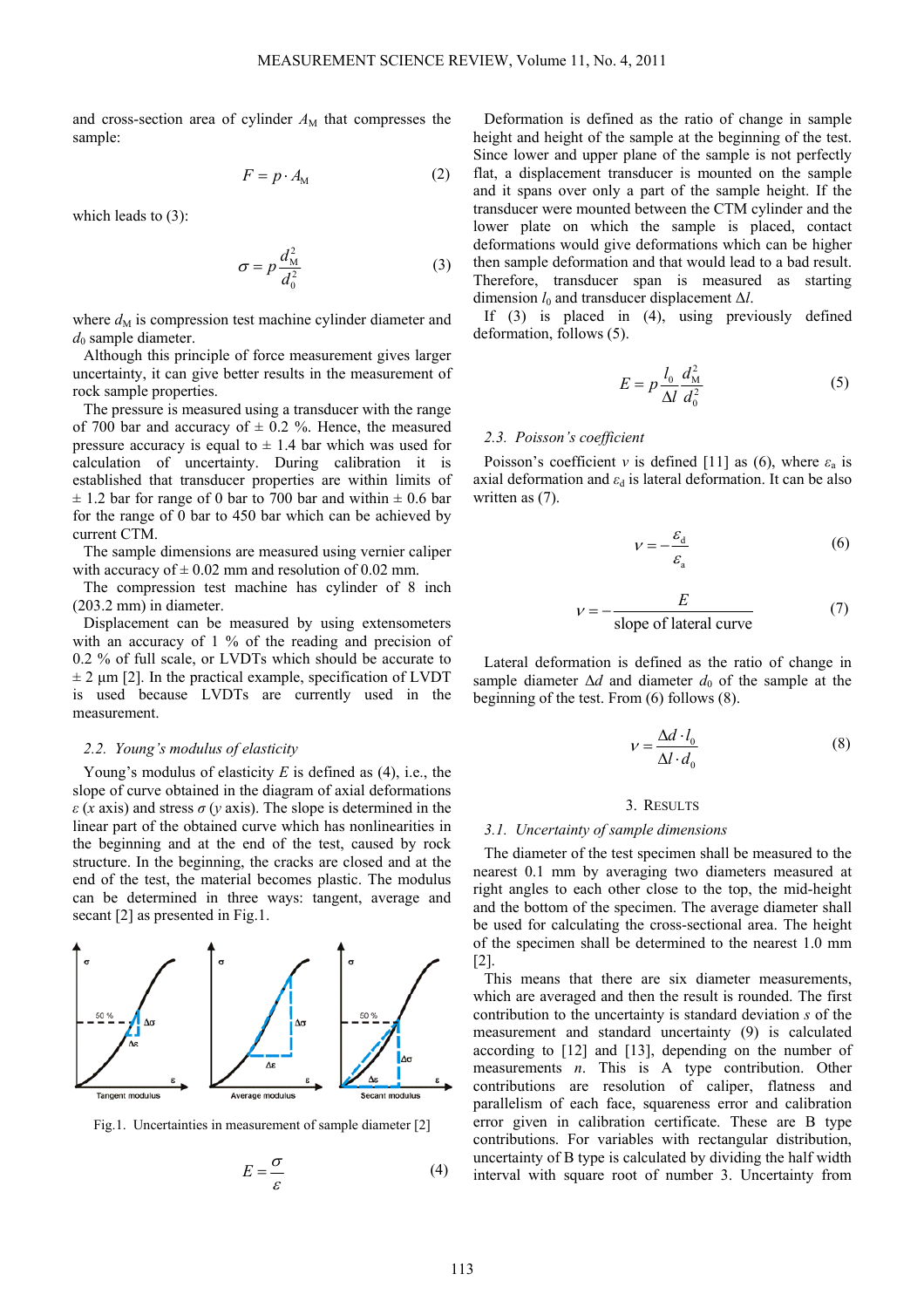resolution and rounding is obtained by dividing the resolution by factor two and then with square root of three, i.e., full interval is divided by square root of 12 [14], [15].

$$
u(d_0) = \sqrt{\frac{n-1}{n-3}} \frac{s(d_0)}{\sqrt{n}}
$$
 (9)

#### *3.2. Uncertainty of measured pressure*

The pressure measurement uncertainty is obtained by dividing transducer error specification with square root of 3 because this contribution has rectangular distribution.

#### *3.3. Uniaxial strength uncertainty*

Combined standard uncertainty  $u_C(\sigma)$  is calculated in (10) according to GUM [14]. Under the assumption that dimension measurements are not correlated, follows (11) for uniaxial strength defined by measurement model (3):

$$
u_{\rm c}^2(\sigma) = \sum_{i=1}^n \left(\frac{\partial \sigma}{\partial x_i}\right)^2 u^2(x_i)
$$
 (10)

$$
u_{\rm C}^2(\sigma) = \left(\frac{d_{\rm M}^2}{d_{\rm 0}^2}\right)^2 u^2(p) + \left(\frac{2pd_{\rm M}}{d_{\rm 0}^2}\right)^2 u^2(d_{\rm M})
$$
  
+ 
$$
\left(\frac{2pd_{\rm M}^2}{d_{\rm 0}^3}\right)^2 u^2(d_{\rm 0})
$$
 (11)

## *3.4. Young's modulus uncertainty*

Under the assumption that secant elasticity modulus is determined, (4) or (5) can be used. Relation (5) is used in the following example because all uncertainty contributions of modulus can be compared. Also, in this manner it is easier to notice possible correlation of input quantities.

The combined standard uncertainty  $u_C(E)$  is calculated in (12) according to GUM [14]. Again, under the assumption that dimension measurements are not correlated, follows (13) for Young's modulus defined by measurement model (5):

$$
u_{\mathcal{C}}^{2}(E) = \sum_{i=1}^{n} \left(\frac{\partial E}{\partial x_{i}}\right)^{2} u^{2}(x_{i})
$$
 (12)

## *3.5. Poisson's coefficient*

Combined standard uncertainty  $u_C(v)$  is calculated in (14) according to GUM [14]. Again, under the assumption that dimension measurements and displacement are not correlated, follows (15) for Poisson's coefficient defined by measurement model (8):

$$
u_{\rm C}^2(\nu) = \sum_{i=1}^n \left(\frac{\partial \nu}{\partial x_i}\right)^2 u^2(x_i)
$$
 (13)

$$
u_{\rm C}^{2}(E) = \left(\frac{l_{\rm o}}{\Delta l} \frac{d_{\rm M}^{2}}{d_{\rm o}^{2}}\right)^{2} u^{2}(p) + \left(\frac{p}{\Delta l} \frac{d_{\rm M}^{2}}{d_{\rm o}^{2}}\right)^{2} u^{2}(l_{\rm o}) + \left(\frac{2 \cdot p \cdot l_{\rm o}}{\Delta l} \frac{d_{\rm M}}{d_{\rm o}^{2}}\right)^{2} u^{2}(d_{\rm M}) + \left(\frac{-2 \cdot p \cdot l_{\rm o}}{\Delta l} \frac{d_{\rm M}^{2}}{d_{\rm o}^{3}}\right)^{2} u^{2}(d_{\rm o}) + \left(\frac{-p \cdot l_{\rm o}}{\Delta l^{2}} \frac{d_{\rm M}^{2}}{d_{\rm o}^{2}}\right)^{2} u^{2}(\Delta l) \tag{14}
$$

$$
u_{\rm C}^2(\nu) = \left(\frac{\Delta d}{d_0 \cdot \Delta l}\right)^2 u^2 \left(l_0\right) + \left(-\frac{l_0 \cdot \Delta d}{d_0 \cdot \Delta l^2}\right)^2 u^2 \left(\Delta l\right) + \left(-\frac{l_0 \cdot \Delta d}{d_0^2 \cdot \Delta l}\right)^2 u^2 \left(d_0\right) + \left(\frac{l_0}{d_0 \cdot \Delta l}\right)^2 u^2 \left(\Delta d\right) \tag{15}
$$

#### 4. PRACTICAL EXAMPLE

For a clearer understanding, the following example is explained. Typical diameter measurement results are presented in Table 1. All uncertainty contributions are calculated in Table 2 and presented in Fig.2.

Tab.1. Typical measurement of sample diameter.

| Measurement No. | Diameter (mm) |
|-----------------|---------------|
|                 | 54.20         |
|                 | 54.16         |
|                 | 54.14         |
|                 | 54.16         |
|                 | 54.18         |
|                 | 54 14         |

From the obtained standard deviation of 0.0234 mm follows standard uncertainty of 0.0123 mm as presented in (9). Flatness and parallelism are estimated as in [16].

|  |  | Tab.2. Combined uncertainty of diameter measurement. |
|--|--|------------------------------------------------------|
|  |  |                                                      |

| Quantity        | Estimate    | Standard<br>uncertainty | Probabillity<br>distribution | Sensitivity<br>coefficient | Uncertainty<br>contribution<br>(mm) |
|-----------------|-------------|-------------------------|------------------------------|----------------------------|-------------------------------------|
| St. deviation   | $0.0234$ mm | $0.0123$ mm             | students t                   |                            | 0.0123                              |
| Resolution      | $0.02$ mm   | 0.0058 mm               | rectangular                  |                            | 0.0058                              |
| <b>Flatness</b> | $0.005$ mm  | $0.0029$ mm             | rectangular                  |                            | 0.0029                              |
| Parallelism     | $0.008$ mm  | 0.0046 mm               | rectangular                  |                            | 0.0046                              |
| Calibration     | $0.02$ mm   | 0.0115 mm               | rectangular                  |                            | 0.0115                              |
| Rounding        | $0.1$ mm    | 0.0289 mm               | rectangular                  |                            | 0.0289                              |
| Sample diameter | 54.163 mm   |                         |                              | $u_c(d_0)$ =               | 0.034                               |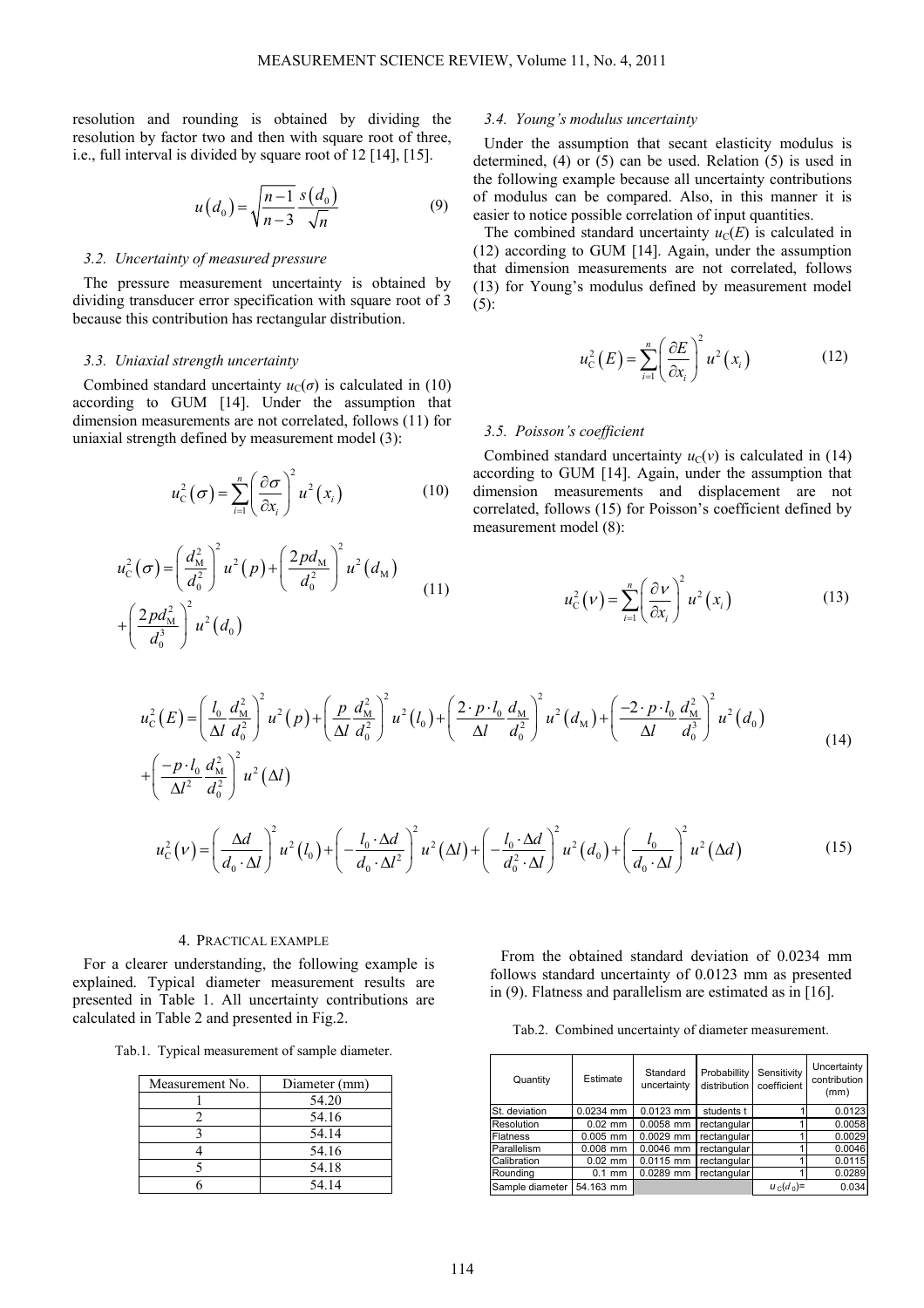When uncertainty contributions are compared, it can be concluded that vernier caliper is a satisfactory instrument for sample dimension measurement and dominant contribution comes from rounding the result.



Fig.2. Uncertainties in measurement of sample diameter

Uncertainty of sample height depends even more dominantly on rounding.

Uniaxial strength uncertainty depends on the uncertainty of pressure and sample diameter before the test. The diameter of CTM cylinder was not measured because it was obtained from manufacturer documentation, but measurement uncertainty was not stated. Under the assumption that uncertainty of CTM diameter is equal to the uncertainty of sample diameter, results given in Table 3 and Fig.4. are obtained. Uncertainty of CTM diameter is surely smaller than assumed, because it is a precisely manufactured machine part made with small tolerances.

Tab.3. Combined uncertainty of uniaxial strength measurement.

| Quantity        | Estimate      | Standard<br>uncertainty                 | Probabillity<br>distribution |       | Sensitivity<br>coefficient | Uncertainty<br>contribution<br>(MPa) |
|-----------------|---------------|-----------------------------------------|------------------------------|-------|----------------------------|--------------------------------------|
| Pressure        | 15.41817 MPal | 0.080829 MPal rectangular               |                              | 14.06 |                            | 1.136                                |
| CTM diameter    | $203.2$ mm    | 0.0343732 mm rectangular 2.1330 MPa/mm  |                              |       |                            | 0.073                                |
| Sample diameter | 54.2 mm       | 0.0343732 mm rectangular -7.9967 MPa/mm |                              |       |                            | $-0.275$                             |
| Strength        | 216.7 MPa     |                                         |                              |       | $u_{c}(\sigma)$ =          | 1.2                                  |



Fig.3. Uncertainties in measurement of sample height

Pressure uncertainty is dominant contribution to the combined standard uncertainty, which means that if pressure transducer with smaller error limits is used, it will lead to decreased uncertainty of compressive strength.

The use of pressure transducer with equal accuracy class and smaller range could be used for samples obtained from softer rock, where smaller strength is expected, which would decrease uncertainty. If pressure uncertainty were halved, the decrease of strength uncertainty would be substantial. Additional reduction has no sense unless sample diameter is measured with smaller uncertainty.

The relative standard uncertainty of strength is lower than 1 % for strength larger than 118 MPa.

If secant Young's modulus is determined, pressure and strength used for calculation are at 50 % of maximum value achieved during testing. Calculation presented in Table 4 and Fig.5. follows.



Fig.4. Uncertainties in measurement of uniaxial strength

Under the assumption that dimensional measurements are uncorrelated, follows that uncertainty of elasticity modulus is similarly influenced by pressure uncertainty, sample height uncertainty and displacement uncertainty, because these contributions have similar distribution width. The uncertainty of sample and CTM diameter are smaller than one third of the maximum uncertainty contribution and therefore can be considered negligible.

Using a pressure transducer with lower uncertainty is not sufficient to improve modulus uncertainty. To achieve lower modulus uncertainty, the use of pressure and displacement transducer with lower uncertainty is required. If these uncertainties are halved, combined standard uncertainty will be improved. Additional lowering has sense if height dimension is rounded to a limit smaller than 1 mm.

Tab.4. Combined uncertainty of Young's modulus of elasticity.

| Quantity            | Estimate     | Standard<br>uncertainty | Probabillity<br>distribution |       | Sensitivity<br>coefficient | Uncertainty<br>contribution<br>(GPa) |
|---------------------|--------------|-------------------------|------------------------------|-------|----------------------------|--------------------------------------|
| Pressure            | 7.709083 MPa | 0.080829 MPa            | rectangular                  | 7.646 |                            | 0.618                                |
| Height              | 68 mm        | $0.1463$ mm             | rectangular                  |       | 0.867 GPa/mm               | 0.127                                |
| CTM diameter        | 203.2 mm     | 0.0343732 mm            | rectangular                  |       | 0.580 GPa/mm               | 0.020                                |
| Diameter            | 54.2 mm      | 0.0343732 mm            | rectangular                  |       | $-2.175$ GPa/mm            | $-0.075$                             |
| <b>Displacement</b> | 125 um       | 1.154700538 um          | rectangular                  |       | -0.472 GPa/um              | $-0.545$                             |
| Young's modulus     | 58.95 GPa    |                         |                              |       | $u_c(E)$ =                 | 0.84                                 |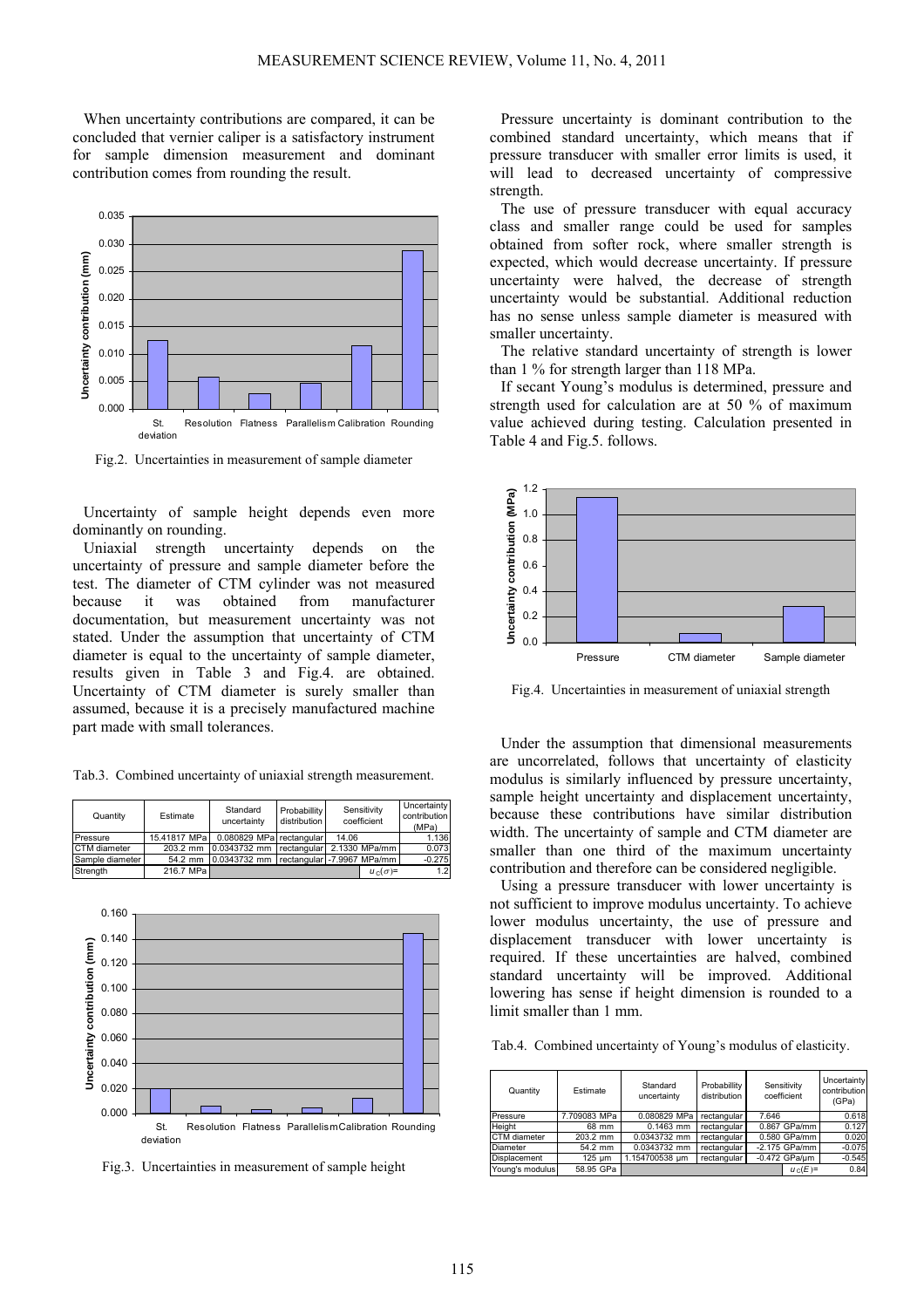The relative standard uncertainty of elasticity modulus is lower than 1 % for elasticity modulus larger than 84 GPa.



Fig.5. Uncertainties in measurement of modulus of elasticity.

If Poisson's secant coefficient is determined, calculation presented in Table 5 and Fig.6. follows.

Tab.5. Combined uncertainty of Poisson's coefficient.

| Quantity              | Estimate | Standard          | <b>Probabillity</b> | Sensitivity                |            | Uncertainty  |
|-----------------------|----------|-------------------|---------------------|----------------------------|------------|--------------|
|                       |          | uncertainty       | distribution        | coefficient                |            | contribution |
| Height                | 68 mm    | $0.146$ mm        | rectangular         | $0.00295$ mm <sup>-1</sup> |            | 0.00043      |
| Axial displacement    | 125 um   | $1.15 \mu m$      | rectangular         | $-0.00161 \mu m$           |            | $-0.00185$   |
| Sample diameter       | 54.2 mm  | $0.0344$ mm       | rectangular         | $-0.0037$ mm <sup>-1</sup> |            | $-0.00013$   |
| Lateral displacement  | 20 um    | $1.15 \text{ um}$ | rectangular         | $0.01004$ um <sup>-1</sup> |            | 0.01159      |
| Poisson's coefficient | 0.20074  |                   |                     |                            | $u_C(v)$ = | 0.0117       |

Under the assumption that dimensional measurements and displacements are uncorrelated, follows that Poisson's coefficient uncertainty dominantly influences lateral displacement uncertainty. Other sources of uncertainty are negligible. The use of extensometer with lower error limits instead of LVDT would decrease Poisson's coefficient uncertainty. For example, class 0.2 extensometer has bias error of  $\pm$  0.6 µm [17] which would decrease uncertainty. Strain gauges are an attractive and cost effective alternative to the high resolution extensometer [17].



Fig.6. Uncertainties in measurement of Poisson's coefficient.

The relative standard uncertainty of Poisson's coefficient is in the range from 2.6 % to 12 % for expected values.

### 4. DISCUSSION

Dimensional measurements are performed with an identical instrument, which means that sources of uncertainty associated with that instrument should appear more than once in the uncertainty budget, i.e., lead to correlated input quantities. In this case, dominant uncertainties come from rounding, which means that they are not correlated [15], [18]. Hence, the assumption of noncorrelated dimensional measurements is justified.

The results of measurement presented in this paper are used for calculation of intact rock properties. In situ rock mass properties depends on intact rock properties but strongly on structural features. Rock mass properties are then used for example in slope stability, underground excavation etc. Therefore, safety factors mostly in the range from 2 to 10 are used and the achieved uncertainties are satisfactory for this type of application. This does not mean that presented measurements could not or should not be performed with greater quality.

Tab.6. Strength and standard uncertainty in testing of concrete and steel.

|                      | Concrete [19] | Rolled steel [20] |
|----------------------|---------------|-------------------|
|                      | 33 MPa        | 478.6 MPa         |
| $u_{\Gamma}(\sigma)$ | 0.1 MPa       | $2.9$ MPa         |
| $u_{\Gamma^{0}}$     | $0.3\%$       | $0.6\%$           |

Table 6 and Table 7 present uncertainties in the measurement of properties of concrete and metal samples. The obtained uncertainties from the practical example are larger than those presented in Table 6 and Table 7. It should be noted that the presented uncertainty calculation gives information on where and how uncertainties can be lowered, if necessary.

Tab.7. Young's modulus and standard uncertainty in tensile test

|                | Metal $[17]$ | Cold rolled steel [21] |
|----------------|--------------|------------------------|
|                | $210$ GPa    | 207.5 GPa              |
| $u_C(E)$       | $0.7$ GPa    | 0.85 GPa               |
| $u_{\Gamma\%}$ | $0.33\%$     | $0.41\%$               |

## 5. CONCLUSION

This paper describes contributions to uncertainty of results obtained by testing of rock sample deformability, i.e., those that come from limitations of the used instruments and transducers. Uncertainty contributions are assessed and compared in an example and guidelines for lowering the combined standard uncertainty are given.

The relative standard uncertainty of strength is lower than 1 % for strength larger than 118 MPa. The relative standard uncertainty of elasticity modulus is lower than 1 % for elasticity modulus larger than 84 GPa. The relative standard uncertainty of Poisson's coefficient is in the range from 2.6 % to 12 % for expected values.

Uncertainty contribution from repeatability is not considered since it requires repeating the test with sufficient number of homogeneous samples and calculating the contribution. Also, the influence of